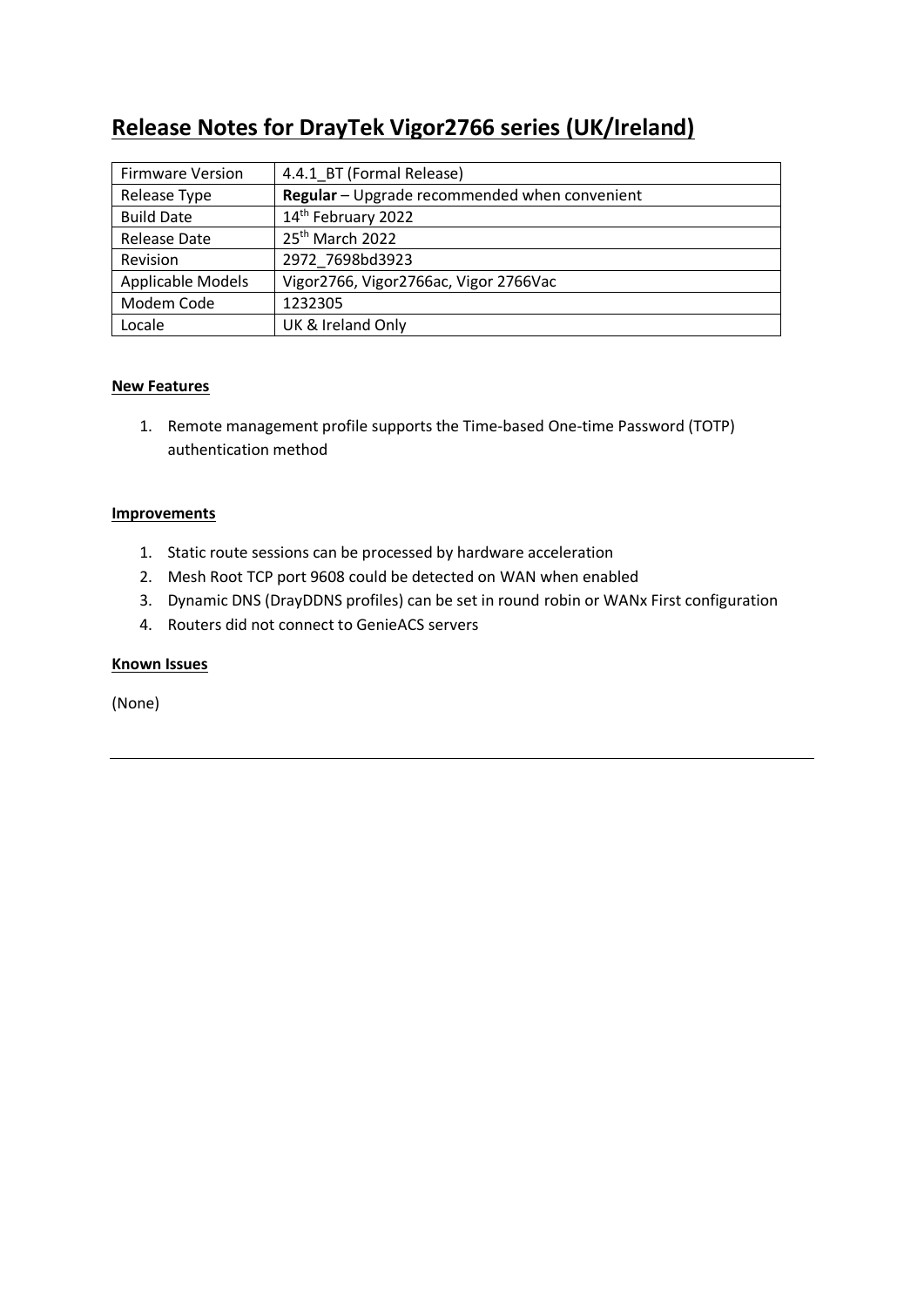# **Firmware File Types**

The ZIP file contains the firmware with two different file extensions, .ALL and .RST. The firmware is identical, but the RST file contains factory default settings. If you install the ALL file, your router will retain all existing settings. If you use the RST file, all settings will be wiped from your router.

# **Modem Codes**

There are three firmware variants available for download.

| <b>Download Filename</b> |                          | <b>Modem Code</b> |             |
|--------------------------|--------------------------|-------------------|-------------|
|                          | <b>Firmware Filename</b> | <b>VDSL</b>       | <b>ADSL</b> |
| v2766 441 BT.zip         | v2766 441BT 1232305.all  | 1232305           | 12321014    |
| v2766 441 MDM0.zip       | v2766 441 1232302.all    | 1232302           | 12321030    |
| v2766 441 MDM1.zip       | v2766 441 12611012.all   | 12611012          | 12601015    |

We recommend using firmware "v2766\_441BT\_1232305.all" unless you have specific line issues.

# **Upgrade Instructions**

It is recommended that you take a configuration backup prior to upgrading the firmware. This can be done from the router's system maintenance menu.

To upgrade firmware, select *'firmware upgrade'* from the router's system maintenance menu and select the correct file. Ensure that you select the ALL file unless you want to wipe out your router's settings back to factory default.

| <b>BERRY ALBERTANCE PRODUCT</b><br>Firewall |  |
|---------------------------------------------|--|
| <b>System Maintenance</b>                   |  |
| <b>System Status</b>                        |  |
| <b>Login Page Greeting</b>                  |  |
| <b>Configuration Backup</b>                 |  |
| <b>Firmware Upgrade</b>                     |  |
| <b>Modem Code Upgrade</b>                   |  |
| <b>Activation</b>                           |  |

#### **Manual Upgrade**

If you cannot access the router's menu, you can put the router into 'TFTP' mode by holding the RESET whilst turning the unit on and then use the Firmware Utility. That will enable TFTP mode. TFTP mode is indicated by all LEDs flashing. This mode will also be automatically enabled by the router if there is a firmware/settings abnormality. Upgrading from the web interface is easier and recommended – this manual mode is only needed if the web interface is inaccessible.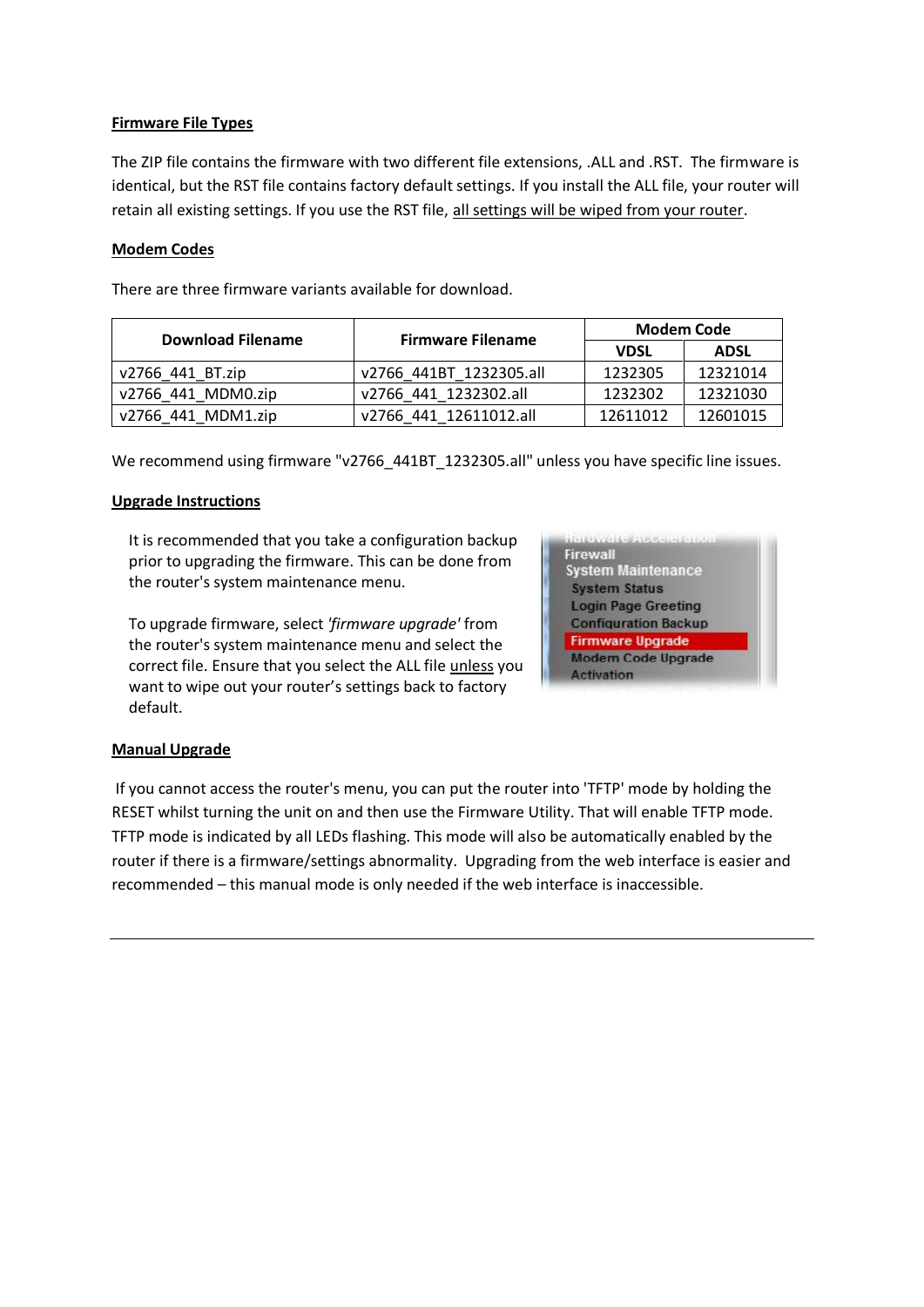| <b>Firmware Version</b> | 4.4.0 BT (Formal Release)                     |
|-------------------------|-----------------------------------------------|
| Release Type            | Regular - Upgrade recommended when convenient |
| <b>Build Date</b>       | 25 <sup>th</sup> November 2021                |
| <b>Release Date</b>     | 24 <sup>th</sup> December 2021                |
| Revision                | 2890 79d39042b4                               |
| Applicable Models       | Vigor2766, Vigor2766ac, Vigor 2766Vac         |
| Modem Code              | 1232305                                       |
| Locale                  | UK & Ireland Only                             |

# **New Features**

- 1. App-level Bandwidth Limits (e.g. Teams, OneDrive, Steam) can now be configured from [Bandwidth Management] > [Bandwidth Limit] > [APP]
- 2. Inbound QoS now supports Hardware Accelerated operation
- 3. [Certificate Management] system now operates in a new way:
	- a. HTTPS certificate for management & SSL VPN is now selected from: [Certificate Management] > [Local Services List] Reboot the router after changing this setting to use the new certificate
	- b. [Local Certificates] now supports more than 3 certificates
	- c. [Trusted CA Certificates] now supports more than 3 certificates
	- d. Storage for Certificate on each of those pages shows % remaining available space
	- e. Password on Private Key is no longer required when importing Cert + Private Key
- 4. Wake on LAN via WAN can now be enabled/disabled for allowed IPs or any WAN IP from [Applications] > [Wake on LAN/WAN] – Wake on WAN tab
- 5. Support for IKEv2 fragmentation to improve IKEv2 EAP compatibility
- 6. Router's DNS server feature can record one domain with multiple IP addresses
- 7. Support for network monitoring protocol IPFIX (Netflow)
- 8. Firewall can restrict/drop unwanted inbound WAN traffic such as VPN requests
- 9. SNMP 'ifLastChange' is now supported for WAN and LAN port uptime (Physical port link up/down detection)
- 10. Webhook feature can now be enabled in [System Maintenance] > [Webhook] to send periodic keepalive / heartbeat messages to a monitoring server
- 11. Cache password for auto reconnect option added on the [VPN and Remote Access] > [OpenVPN] > [Client Config] page

# **Improvements**

- 1. DNS Filter now supports blocking of DoH (DNS over HTTPS) and DoT (DNS over TLS) services to ensure that users use standard DNS, allowing the DNS Filter to operate optimally
- 2. Hardware Acceleration is now enabled by default for new routers & factory default settings
- 3. Exception list added to [Hardware Acceleration]
- 4. Updated MyVigor authentication method used for Web Content Filter license validation
- 5. Support for ADSL PPPoE LLC Line (MDM1 firmware)
- 6. Improved performance for Hotspot Web Portal
- 7. Wake on LAN via WAN did not work after rebooting the router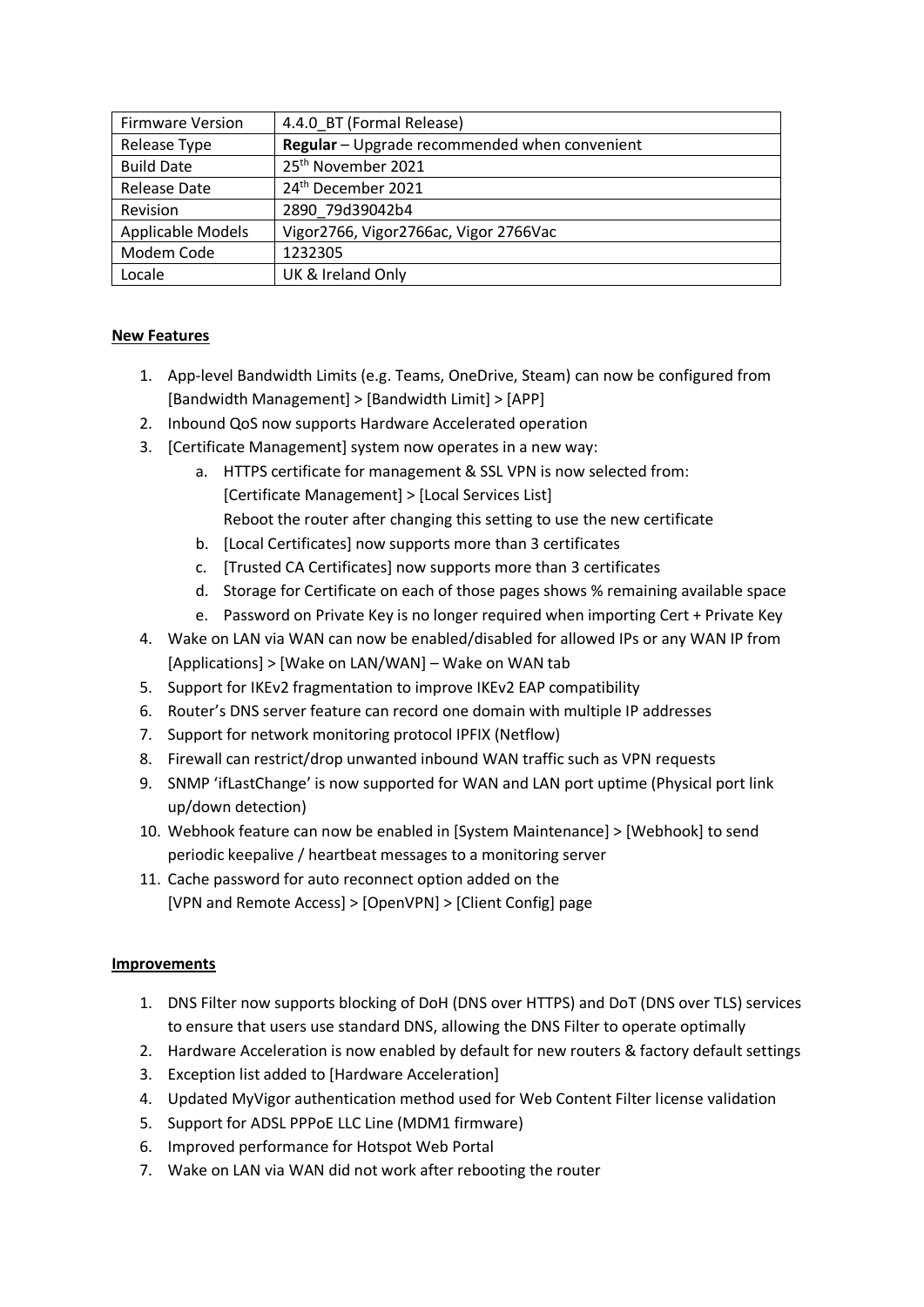- 8. Syslog now reports more details for unsuccessful OpenVPN connections
- 9. Configuration files from Vigor 2765 series can now be restored to Vigor 2766 series routers
- 10. Function priority and default value change for DoS & Bandwidth Limit and HW NAT settings
- 11. When Brute Force Protection is disabled, service options are greyed-out (ticked by default)
- 12. In some circumstances Conditional DNS Forwarding did not work
- 13. Improved mesh network connectivity
- 14. Fixed a display issue with Basic Configuration Sync in the Mesh setup section
- 15. Self-sign certificate renewal mechanism improvements related to DrayDDNS Let's Encrypt
- 16. Disabling a static route could disable the default route entry
- 17. After the firmware upgrade, router could stop responding if VoIP call, and VLAN configuration were in use
- 18. Self-signed certificate will now automatically regenerate before expiring
- 19. Customized List data information display issue fixed for [LAN] > [General Setup], DHCP Server Option section

#### **Known Issues**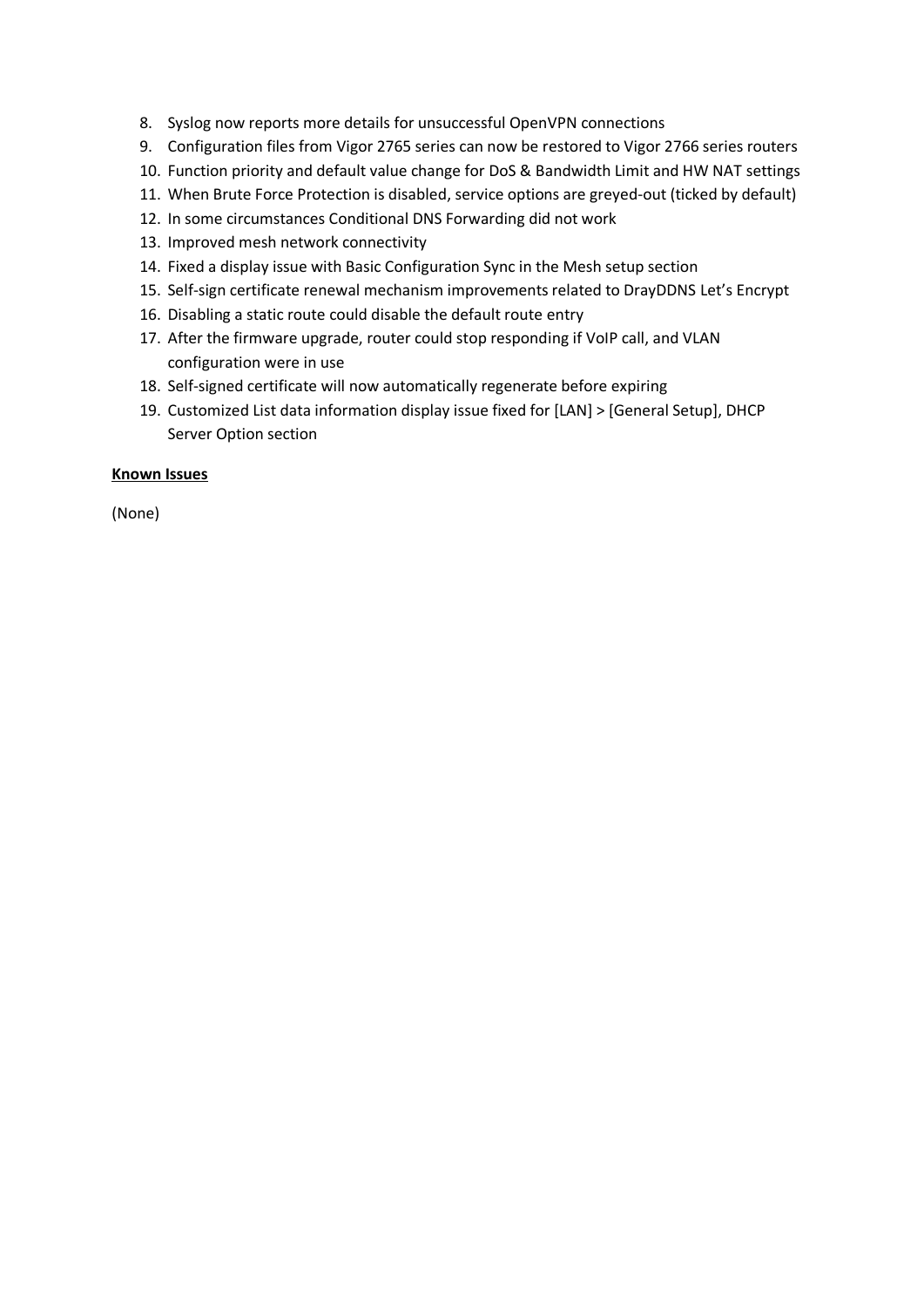| <b>Firmware Version</b> | 4.3.2.1 BT (Formal Release)                   |
|-------------------------|-----------------------------------------------|
| Release Type            | Regular - Upgrade recommended when convenient |
| <b>Build Date</b>       | 26 <sup>th</sup> October 2021                 |
| <b>Release Date</b>     | 11 <sup>th</sup> November 2021                |
| Revision                | 10746 1812 a560c17e45                         |
| Applicable Models       | Vigor2766, Vigor2766ac, Vigor 2766Vac         |
| Modem Code              | 1232305                                       |
| Locale                  | UK & Ireland Only                             |

# **New Features**

(None)

# **Improvements**

- 1. Self-signed certificate will automatically regenerate before expiration
- 2. System stability improvements
- 3. Hardware Acceleration did not work with WAN to LAN sessions in routing mode

# **Known Issues**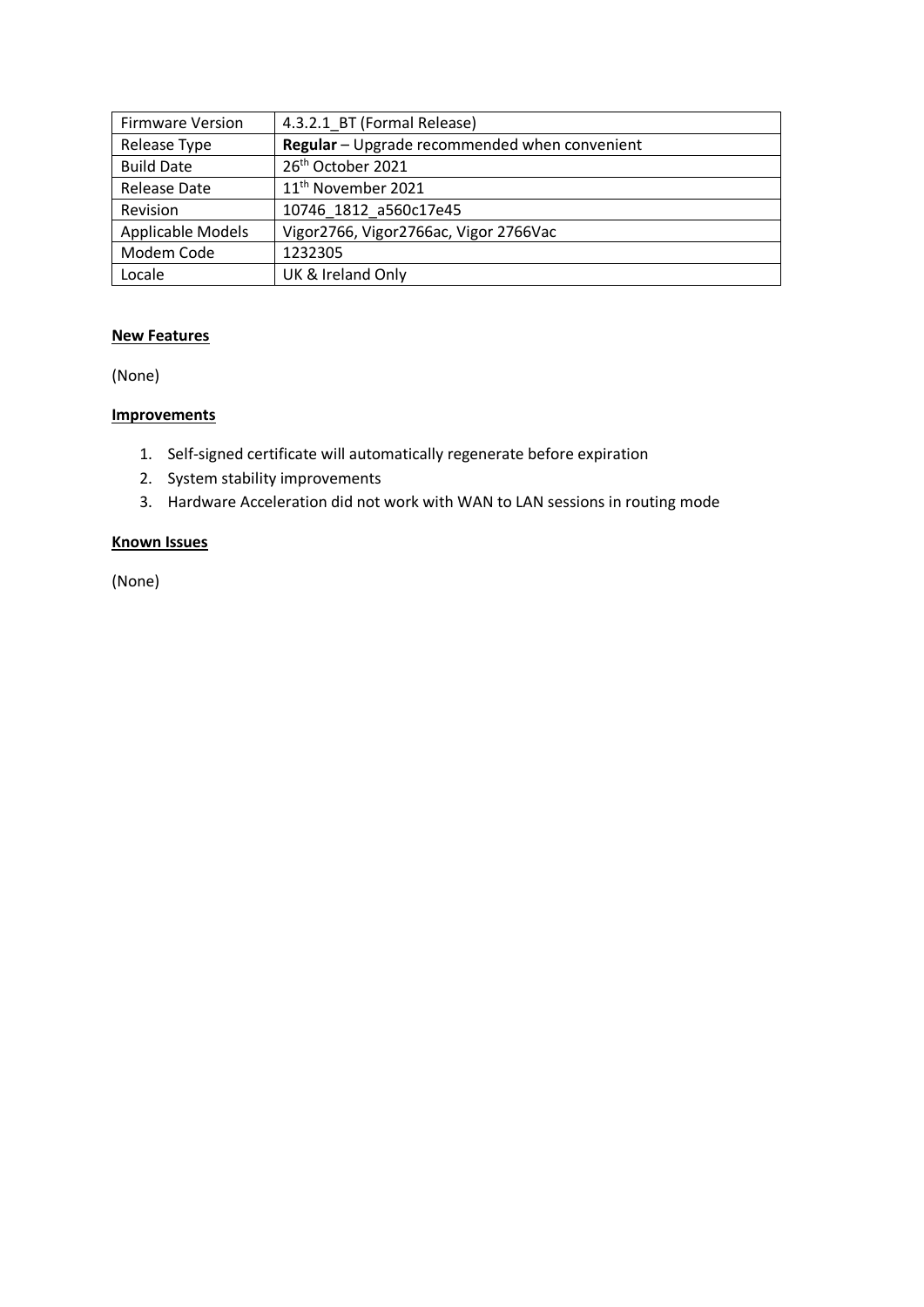| <b>Firmware Version</b> | 4.3.1.2_BT (Formal Release)                   |
|-------------------------|-----------------------------------------------|
| Release Type            | Regular - Upgrade recommended when convenient |
| <b>Build Date</b>       | 29th September 2021                           |
| <b>Release Date</b>     | 20 <sup>th</sup> October 2021                 |
| Revision                | 10306 1798 42887b3b41                         |
| Applicable Models       | Vigor2766, Vigor2766ac, Vigor 2766Vac         |
| Modem Code              | 1232305                                       |
| Locale                  | UK & Ireland Only                             |

# **New Features**

(None)

# **Improvements**

1. Wireless security configuration improvements related to encrypted WDS mode

# **Known Issues**